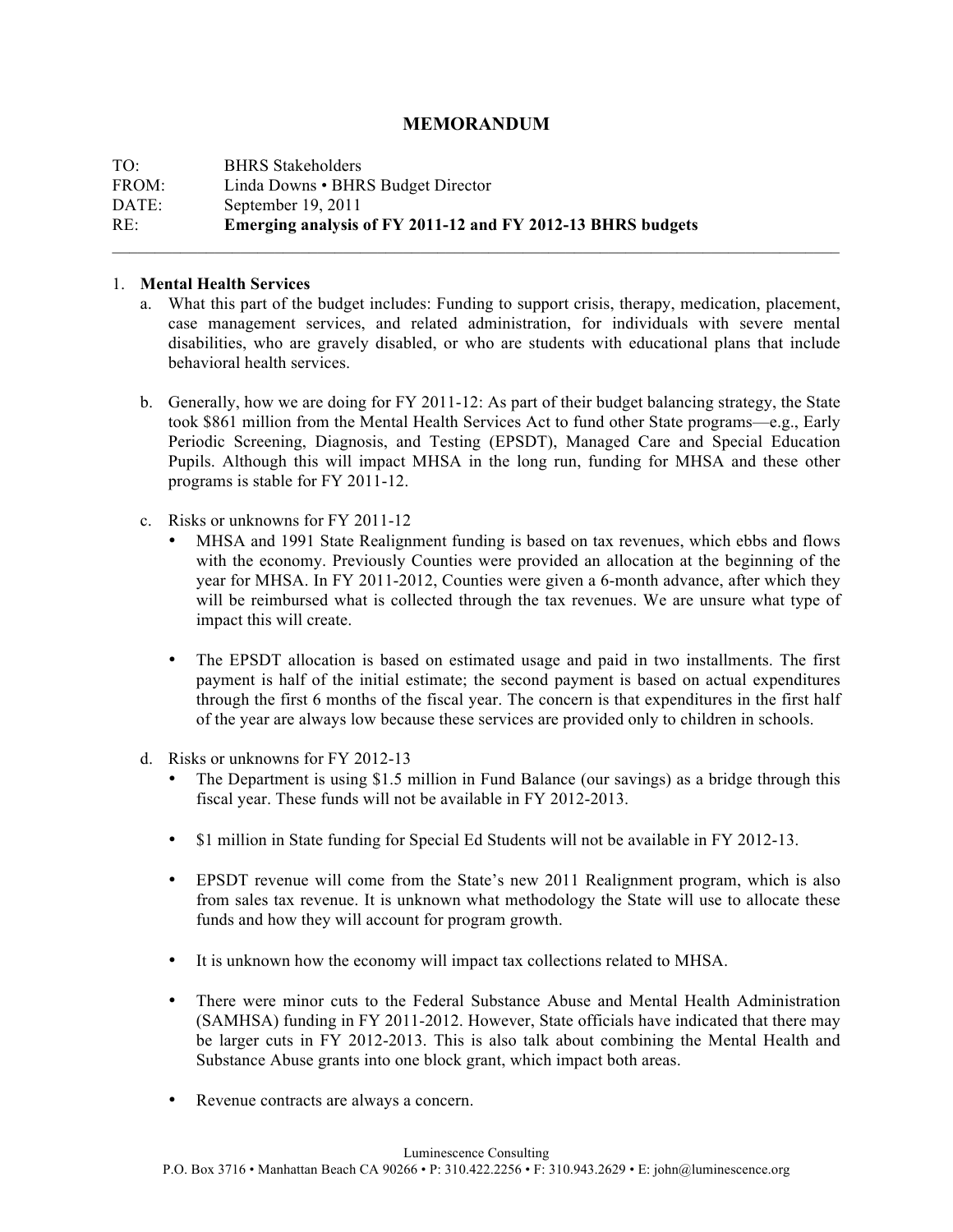## 2. **Public Guardian**

- a. What this part of the budget includes: The Public Guardian provides assistance to individuals who are gravely disabled as a result of mental disorder and are unable to properly provide for themselves or individuals who are substantially unable to manage their own financial resources.
- b. Generally, how we are doing for FY 2011-12: Public Guardian services are a State mandate. As such, the County provides \$782,399 from the County General to help support the program. In FY 2011-12, the Department is using \$231,356 in fees generated by the Public Guardian in previous years to fund the program at its current level.
- c. Risks or unknowns for FY 2011-12: None at this time.
- d. Risks or unknowns for FY 2012-13: The greatest concern for FY 2012-13 is the availability of fee revenue to continue to sustain the program at current levels.

## 3. **Managed Care Services**

- a. What this part of the budget includes: This provides oversight of Specialty Mental Health Managed Care functions including service authorization, utilization management and Medi-Cal contract compliance; access to services; and Federal and State regulatory compliance monitoring. Managed Care funding also pays claims for services to providers for Medi-Cal beneficiaries needing specialty mental health services, including acute psychiatric hospitalization.
- b. Generally, how we are doing for FY 2011-12: Funding for these services was part of the redirection of MHSA funding at the State level. For FY 2011-2012, the Department actually received an increase, which will enable the redirection of other discretionary funds.
- c. Risks or unknowns for FY 2011-12: None.
- d. Risks or unknowns for FY 2012-13
	- As with EPSDT, Managed Care revenue will come from the State's new 2011 Realignment program (sales tax revenue). It is unknown what methodology the State will use to allocate these funds and how they will account for program growth.
	- The Department's contract with Doctor's Behavioral Health Center will expire June 30, 2012. It unknown what impact renegotiating that agreement will have on the Managed Care budget.

## 4. **Mental Health Services Act**

- a. What this part of the budget includes: MHSA is a 2004 voter proposition that uses 1% tax on incomes over \$1 million to transform the mental health system in California. Funding supports Community Services and Supports, Workforce Education and Training, Prevention and Early Intervention, Capital Facilities/Information Technology, and funding for innovative learning opportunities.
- b. Generally, how we are doing for FY 2011-12: Since funding is based on income taxes, it is driven by the economy. Estimates at this time indicate that current funding levels will be sustained.
- c. Risks or unknowns for FY 2011-12: The State changed how funding is provided to Counties. Rather than allocating all funds at the beginning of the year, this year funding will be in 3 installments, half of the estimated allocation up-front and the balance in two installments based on actual tax collections.
- d. Risks or unknowns for FY 2012-13: Funding based on taxes is driven by economic conditions.